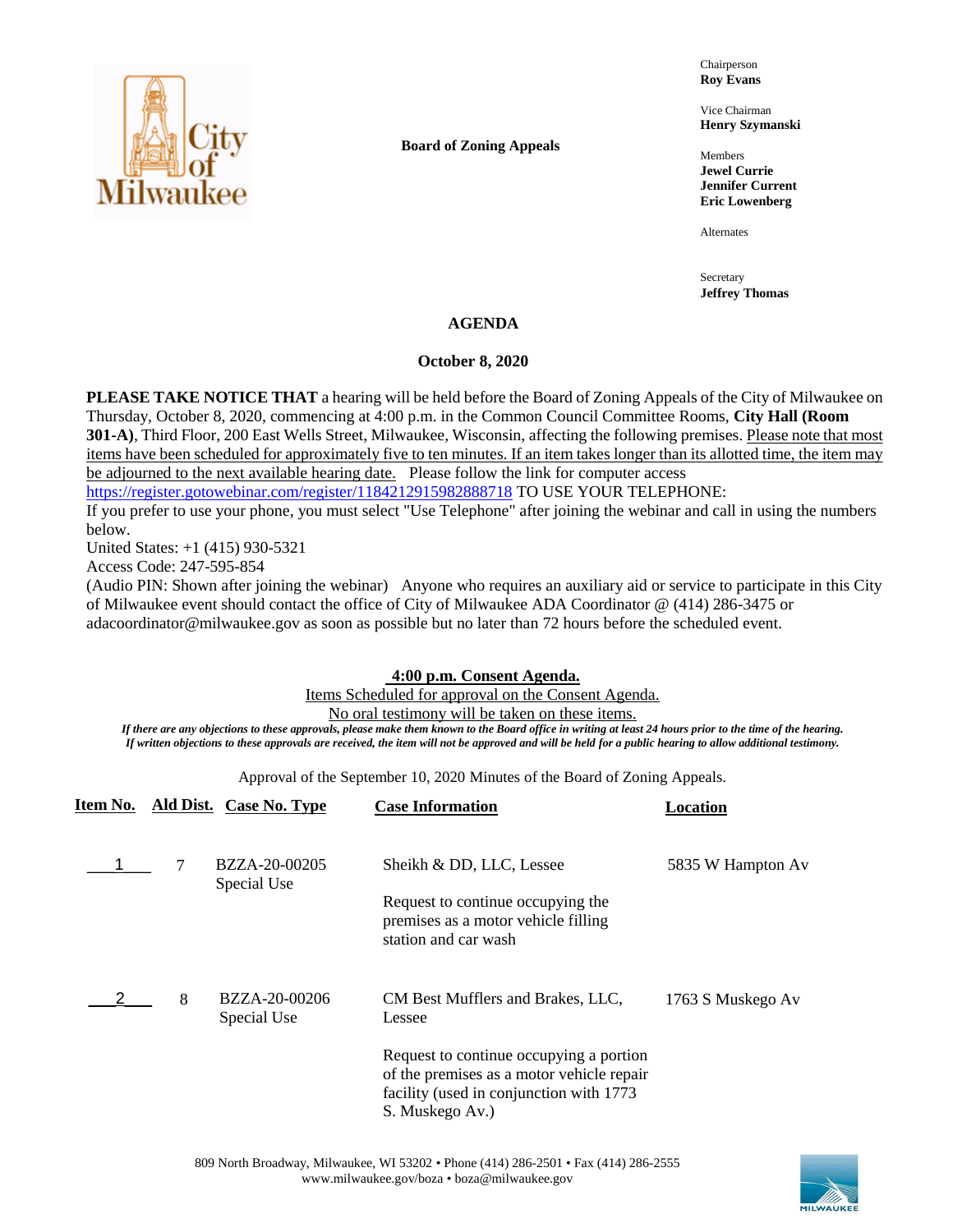| Board of Zoning Appeals, Hearing on Thursday, October 8, 2020 |                                                                                                                                                                                                                                                                                                                                                                                                                                                                          |                              |                                                                                                                                                                                                                                                                                                                                                                                                            |                      |  |  |
|---------------------------------------------------------------|--------------------------------------------------------------------------------------------------------------------------------------------------------------------------------------------------------------------------------------------------------------------------------------------------------------------------------------------------------------------------------------------------------------------------------------------------------------------------|------------------------------|------------------------------------------------------------------------------------------------------------------------------------------------------------------------------------------------------------------------------------------------------------------------------------------------------------------------------------------------------------------------------------------------------------|----------------------|--|--|
| <u>Item No.</u>                                               | <u>Ald Dist.</u>                                                                                                                                                                                                                                                                                                                                                                                                                                                         | <b>Case No. Type</b>         | <b>Case Information</b>                                                                                                                                                                                                                                                                                                                                                                                    | <b>Location</b>      |  |  |
|                                                               | 4:00 p.m. Consent Agenda (continued)<br>Items Scheduled for approval on the Consent Agenda.<br>No oral testimony will be taken on these items.<br>If there are any objections to these approvals, please make them known to the Board office in writing at least 24 hours prior to the time of the hearing.<br>If written objections to these approvals are received, the item will not be approved and will be held for a public hearing to allow additional testimony. |                              |                                                                                                                                                                                                                                                                                                                                                                                                            |                      |  |  |
| 3                                                             | 8                                                                                                                                                                                                                                                                                                                                                                                                                                                                        | BZZA-20-00207<br>Special Use | CM Best Mufflers and Brakes, LLC,<br>Lessee<br>Request to continue occupying the<br>premises as a light motor vehicle repair<br>facility                                                                                                                                                                                                                                                                   | 1773 S Muskego Av    |  |  |
| 4                                                             | 10                                                                                                                                                                                                                                                                                                                                                                                                                                                                       | BZZA-20-00210<br>Special Use | Beyond The Stars, LLC dba Beyond The<br><b>Stars Learning Center, Lessee</b><br>Request to increase the number of<br>children from 74 to 85 children per shift<br>and continue occupying the premises as<br>a day care center for children infant to 14<br>years of age, operating Monday - Friday<br>5:00 a.m. - midnight and<br>Saturday - Sunday from 5:00 a.m. - 9:00<br>p.m. (this is a new operator) | 6333 W Burleigh St   |  |  |
| 5                                                             | 10                                                                                                                                                                                                                                                                                                                                                                                                                                                                       | BZZA-20-00224<br>Special Use | Ahmed Petro Mart, LLC dba Clark Mart,<br>Lessee<br>Request to continue occupying the<br>premises as a motor vehicle filling<br>station                                                                                                                                                                                                                                                                     | 7535 W Blue Mound Rd |  |  |
| 6                                                             | 12                                                                                                                                                                                                                                                                                                                                                                                                                                                                       | BZZA-20-00187<br>Special Use | Tokyo's Auto Vision and Sales, LLC,<br>Lessee<br>Request to continue occupying the<br>premises as a light motor vehicle sales<br>facility (this is a new operator)                                                                                                                                                                                                                                         | 1715 W Pierce St     |  |  |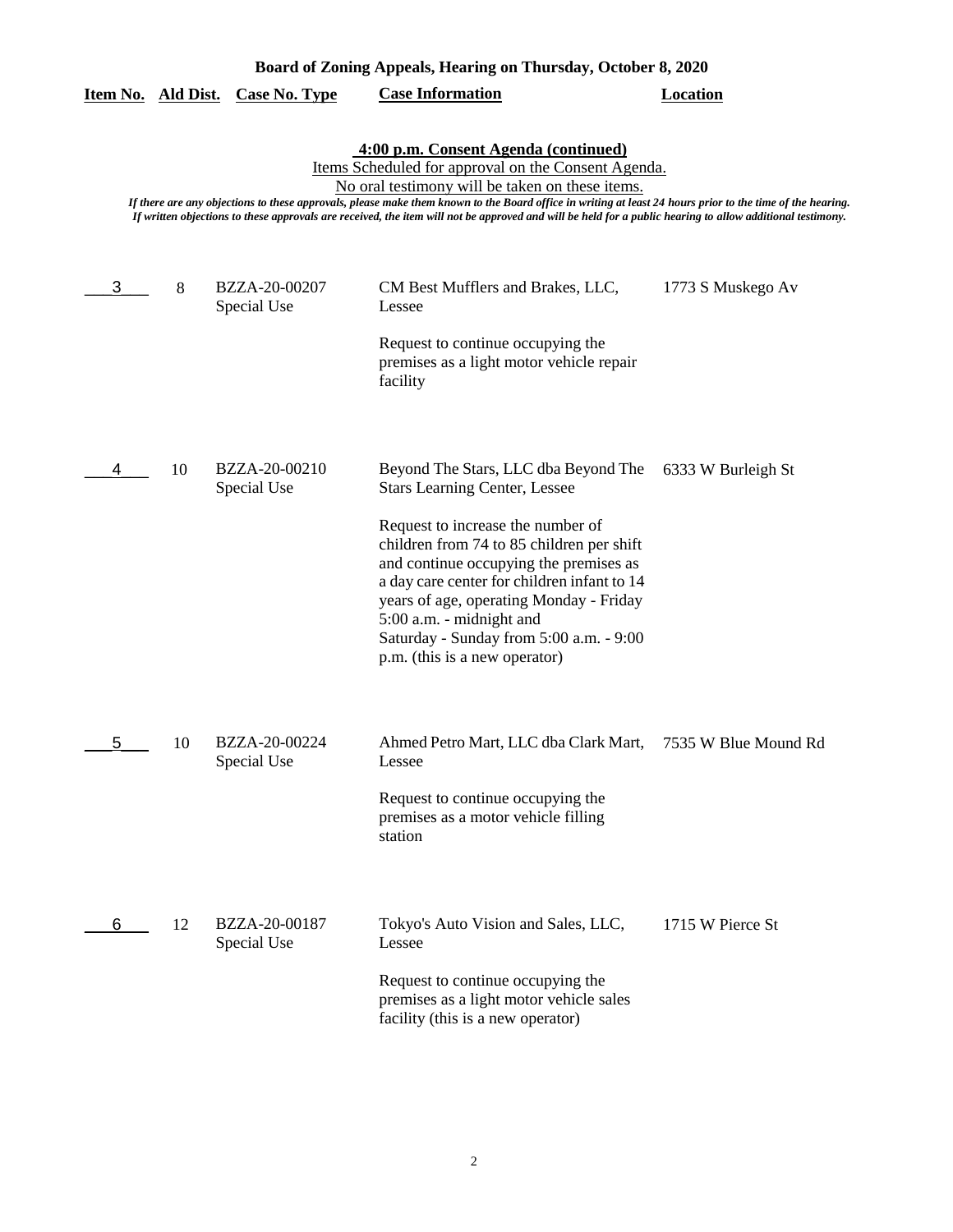| Board of Zoning Appeals, Hearing on Thursday, October 8, 2020 |    |                              |                                                                                                                                                                                                                                                                                                                                                                                                                                                                          |                    |
|---------------------------------------------------------------|----|------------------------------|--------------------------------------------------------------------------------------------------------------------------------------------------------------------------------------------------------------------------------------------------------------------------------------------------------------------------------------------------------------------------------------------------------------------------------------------------------------------------|--------------------|
| Item No. Ald Dist.                                            |    | <b>Case No. Type</b>         | <b>Case Information</b>                                                                                                                                                                                                                                                                                                                                                                                                                                                  | <b>Location</b>    |
|                                                               |    |                              | 4:00 p.m. Consent Agenda (continued)<br>Items Scheduled for approval on the Consent Agenda.<br>No oral testimony will be taken on these items.<br>If there are any objections to these approvals, please make them known to the Board office in writing at least 24 hours prior to the time of the hearing.<br>If written objections to these approvals are received, the item will not be approved and will be held for a public hearing to allow additional testimony. |                    |
| 7                                                             | 12 | BZZA-20-00229<br>Special Use | Van Collision And Alteration INC,<br>Lessee                                                                                                                                                                                                                                                                                                                                                                                                                              | 938 W National Av  |
|                                                               |    |                              | Request to continue occupying the<br>premises as a light motor vehicle repair<br>facility, sales facility, and body shop                                                                                                                                                                                                                                                                                                                                                 |                    |
| 8                                                             | 14 | BZZA-20-00194<br>Special Use | Hub Group Trucking, Inc. Lessee<br>Request to continue occupying the<br>premises as a truck freight terminal that<br>does not meet the minimum required<br>landscape buffer                                                                                                                                                                                                                                                                                              | 550 W Oklahoma Av  |
| 9                                                             | 14 | BZZA-20-00201<br>Special Use | Ivan Zaiats, Property Owner<br>Request to continue occupying the                                                                                                                                                                                                                                                                                                                                                                                                         | 2775 S Chase Av    |
| 10                                                            | 1  | BZZA-20-00203<br>Special Use | premises as a light motor vehicle sales<br>Future Scholar Christian Academy,<br>LLC, Lessee                                                                                                                                                                                                                                                                                                                                                                              | 4273 N Teutonia Av |
|                                                               |    |                              | Request to reduce the number of<br>children from 25 per shift to 20 per shift,<br>reduce the hours of operation from 24<br>hours to 5:00 a.m. to midnight, and<br>continue occupying the premises as a<br>day care center for children infant to 13<br>years of age, operating<br>Sunday - Saturday                                                                                                                                                                      |                    |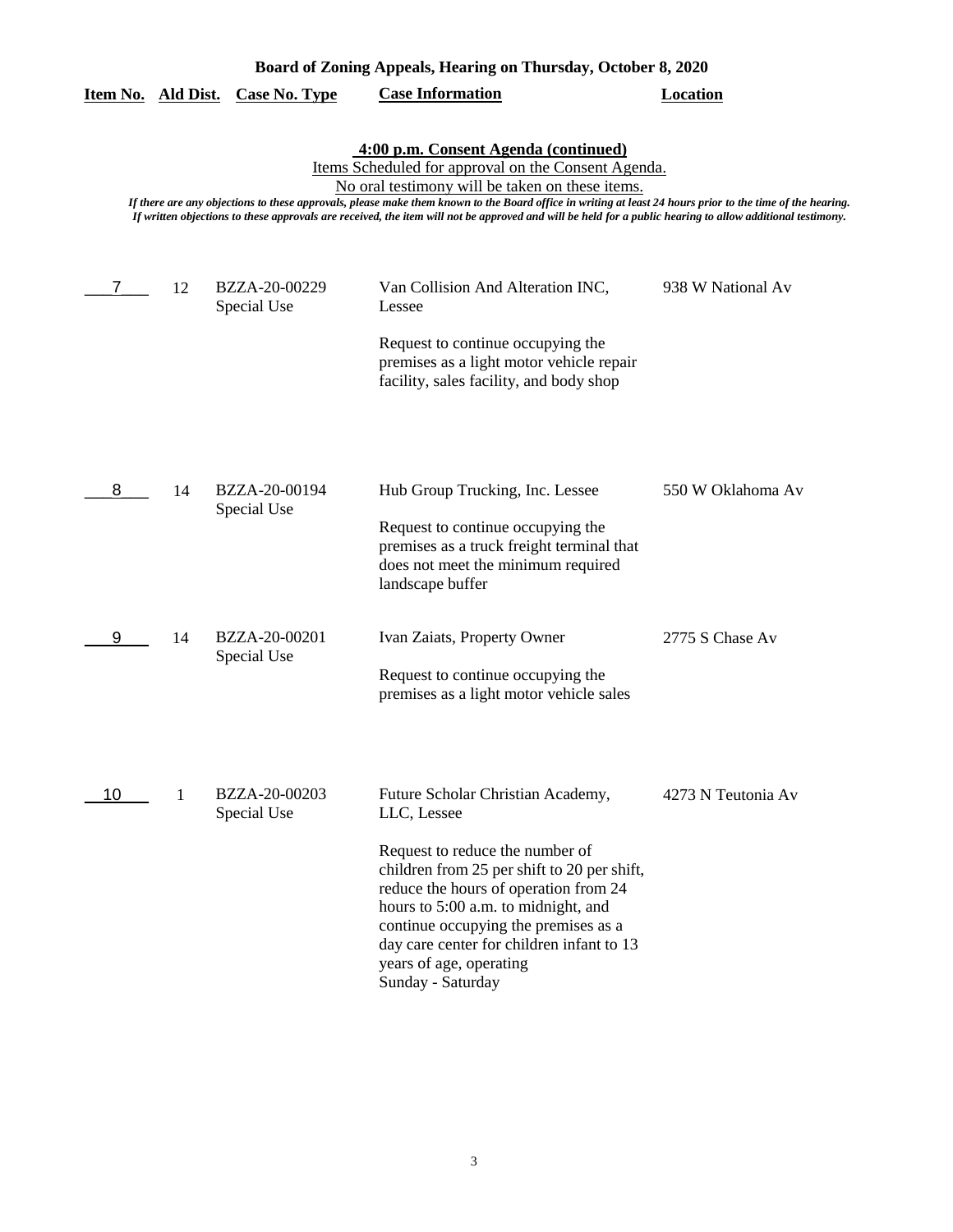| Board of Zoning Appeals, Hearing on Thursday, October 8, 2020 |                                                                                                                                                                                                                                                                                                                                                                                                                                                                          |                              |                                                                                                                                                                                                                                                                                             |                             |  |  |  |
|---------------------------------------------------------------|--------------------------------------------------------------------------------------------------------------------------------------------------------------------------------------------------------------------------------------------------------------------------------------------------------------------------------------------------------------------------------------------------------------------------------------------------------------------------|------------------------------|---------------------------------------------------------------------------------------------------------------------------------------------------------------------------------------------------------------------------------------------------------------------------------------------|-----------------------------|--|--|--|
| Item No. Ald Dist.                                            |                                                                                                                                                                                                                                                                                                                                                                                                                                                                          | <b>Case No. Type</b>         | <b>Case Information</b>                                                                                                                                                                                                                                                                     | <b>Location</b>             |  |  |  |
|                                                               | 4:00 p.m. Consent Agenda (continued)<br>Items Scheduled for approval on the Consent Agenda.<br>No oral testimony will be taken on these items.<br>If there are any objections to these approvals, please make them known to the Board office in writing at least 24 hours prior to the time of the hearing.<br>If written objections to these approvals are received, the item will not be approved and will be held for a public hearing to allow additional testimony. |                              |                                                                                                                                                                                                                                                                                             |                             |  |  |  |
| 11                                                            | 2                                                                                                                                                                                                                                                                                                                                                                                                                                                                        | BZZA-20-00202<br>Special Use | Future Scholar Christian Academy,<br>LLC, Lessee                                                                                                                                                                                                                                            | 6401 W Capitol Dr           |  |  |  |
|                                                               |                                                                                                                                                                                                                                                                                                                                                                                                                                                                          |                              | Request to increase the number of<br>children from 116 to 150, increase the<br>age of children from infant - 12 to<br>infant - 13 years of age, and continue<br>occupying the premises as a day care<br>center operating Sunday - Saturday 5:00<br>a.m. - midnight (this is a new operator) |                             |  |  |  |
| 12                                                            | 3                                                                                                                                                                                                                                                                                                                                                                                                                                                                        | BZZA-20-00213<br>Special Use | Transcenter/Nehemiah Project, Inc.,<br><b>Property Owner</b>                                                                                                                                                                                                                                | 2574 N Cramer St            |  |  |  |
|                                                               |                                                                                                                                                                                                                                                                                                                                                                                                                                                                          |                              | Request to continue occupying the<br>premises as a group home for 8<br>occupants                                                                                                                                                                                                            |                             |  |  |  |
| 13                                                            | 5                                                                                                                                                                                                                                                                                                                                                                                                                                                                        | BZZA-20-00180<br>Special Use | Apostolic Restoration Ministries, Inc.,<br>Lessee                                                                                                                                                                                                                                           | 9235 W Capitol Dr Suite 305 |  |  |  |
|                                                               |                                                                                                                                                                                                                                                                                                                                                                                                                                                                          |                              | Request to continue occupying a portion<br>of the premises as a religious assembly<br>hall                                                                                                                                                                                                  |                             |  |  |  |
| 14                                                            | 5                                                                                                                                                                                                                                                                                                                                                                                                                                                                        | BZZA-20-00209<br>Special Use | Appleton Express, Inc., Lessee<br>Request to continue occupying the<br>premises as a motor vehicle filling                                                                                                                                                                                  | 7646 W Appleton Av          |  |  |  |
|                                                               |                                                                                                                                                                                                                                                                                                                                                                                                                                                                          |                              | station and convenience store (this is a<br>new operator)                                                                                                                                                                                                                                   |                             |  |  |  |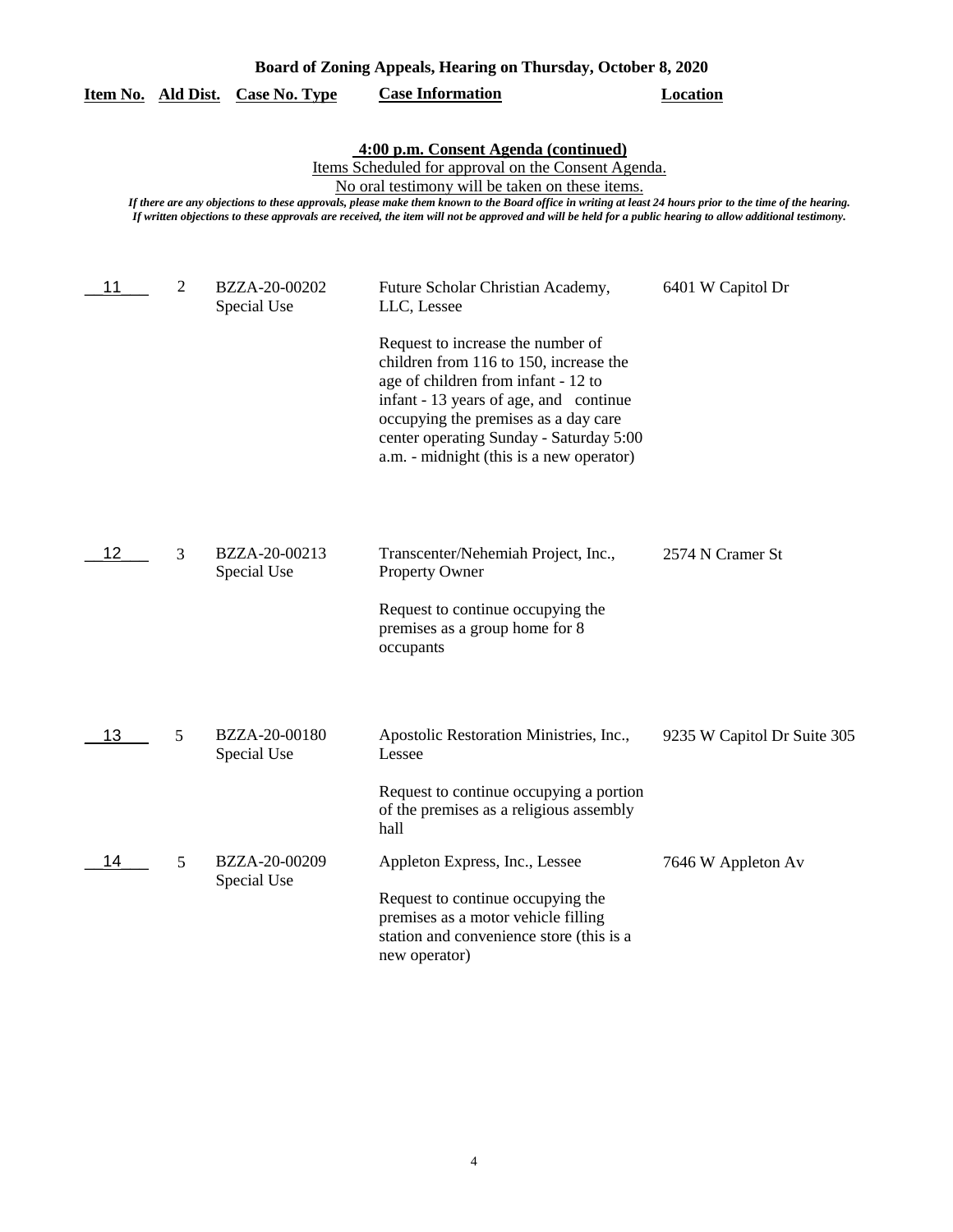|          | Board of Zoning Appeals, Hearing on Thursday, October 8, 2020 |                                  |                                                                                                                                                                                                                                                                                                                                                 |                    |
|----------|---------------------------------------------------------------|----------------------------------|-------------------------------------------------------------------------------------------------------------------------------------------------------------------------------------------------------------------------------------------------------------------------------------------------------------------------------------------------|--------------------|
| Item No. | Ald Dist.                                                     | <b>Case No. Type</b>             | <b>Case Information</b>                                                                                                                                                                                                                                                                                                                         | Location           |
|          |                                                               |                                  | 4:00 p.m. Administrative Review.<br>Items Scheduled for consideration and action by the Board in Administrative Review.<br>No oral testimony will be taken on these items.                                                                                                                                                                      |                    |
| 15       | 6                                                             | BZAP-19-00003<br>Appeal of Order | Earl Grunewald,<br>Request to appeal an order from the<br>Department of Neighborhood Services<br>stating that all areas used for the parking<br>of motor vehicles or trailers or light or<br>heavy motor vehicle storage shall have<br>paved or approved surfaces and that the<br>premises is being occupied as an outdoor<br>salvage operation | 4117 N Richards St |

## **4:30 p.m. Public Hearings.**

| 16 | 7 | BZZA-20-00005<br>Special Use | Amazing Mays Child Care, LLC,<br><b>Property Owner</b>                                                                                                                           | 4850 W Fond Du Lac Av |
|----|---|------------------------------|----------------------------------------------------------------------------------------------------------------------------------------------------------------------------------|-----------------------|
|    |   |                              | Request to occupy the premises as a day<br>care center for 80 children per shift<br>infant - 13 years of age, operating<br>Monday - Saturday 5:00 a.m. - midnight                |                       |
| 17 | 8 | BZZA-20-00154                | MKE Child Care, Inc., Lessee                                                                                                                                                     | 2727 W Cleveland Av   |
|    |   | Special Use                  | Request to occupy a portion of the<br>premises as a day care center for 70<br>children per shift infant - 12 years of age,<br>operating Monday - Friday 5:30<br>a.m. - 6:00 p.m. |                       |
|    |   |                              |                                                                                                                                                                                  |                       |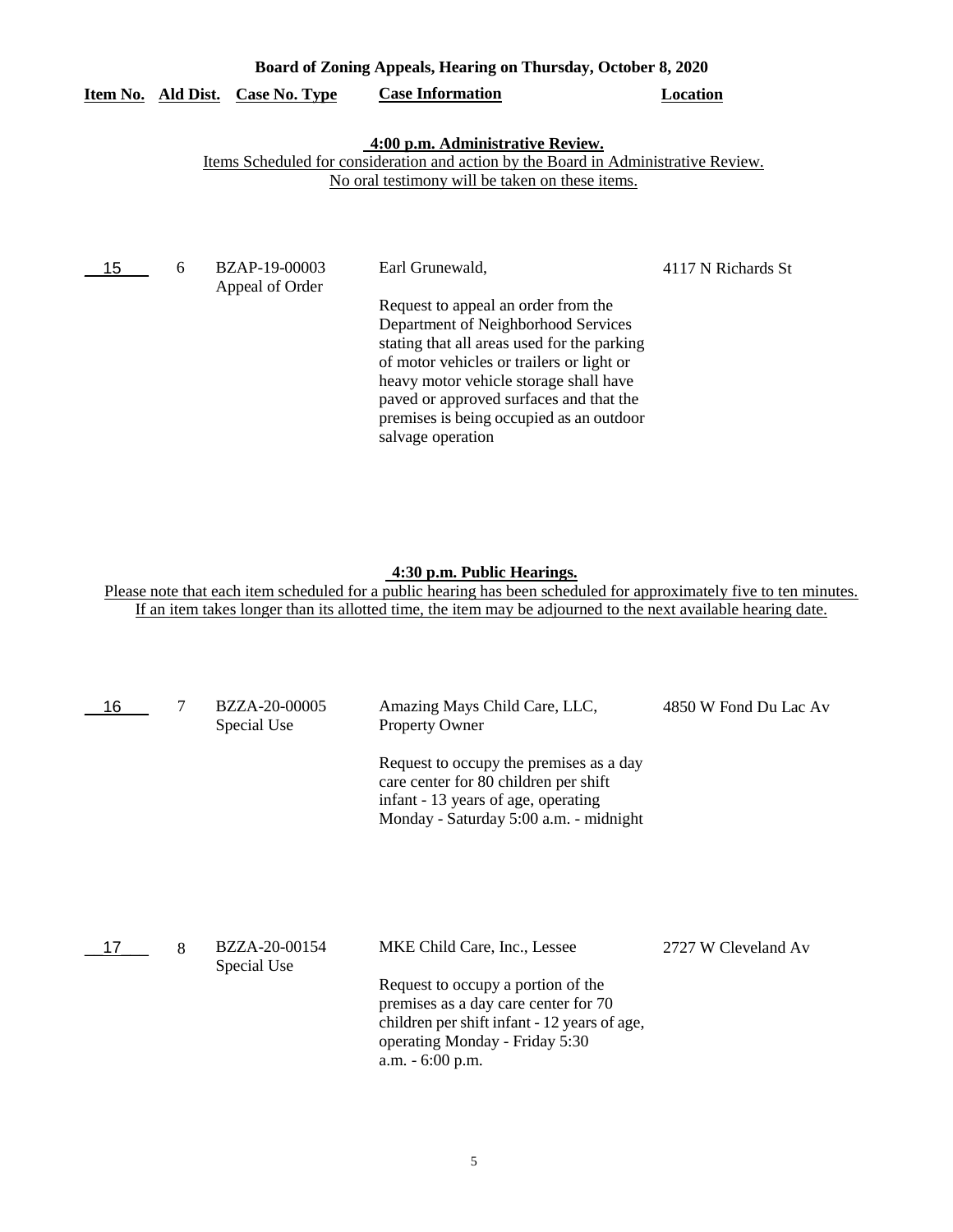|                    |    |                                              | Board of Zoning Appeals, Hearing on Thursday, October 8, 2020                                                                                                                                                                                                                  |                     |
|--------------------|----|----------------------------------------------|--------------------------------------------------------------------------------------------------------------------------------------------------------------------------------------------------------------------------------------------------------------------------------|---------------------|
| Item No. Ald Dist. |    | Case No. Type                                | <b>Case Information</b>                                                                                                                                                                                                                                                        | Location            |
|                    |    |                                              | 4:30 p.m. Public Hearings. (continued)<br>Please note that each item scheduled for a public hearing has been scheduled for approximately five to ten minutes.                                                                                                                  |                     |
|                    |    |                                              | If an item takes longer than its allotted time, the item may be adjourned to the next available hearing date.                                                                                                                                                                  |                     |
|                    |    |                                              |                                                                                                                                                                                                                                                                                |                     |
| 18                 | 8  | BZZA-20-00197<br>Special Use                 | Jehova Tronara Church AIC, Lessee                                                                                                                                                                                                                                              | 2925 W Lincoln Av   |
|                    |    |                                              | Request to continue occupying a portion<br>of the premises as a religious assembly<br>hall and social service facility (this is a<br>new operator)                                                                                                                             |                     |
| 19                 | 9  | BZZA-20-00037<br><b>Dimensional Variance</b> | Outdoor Lighting Construction Co., Inc., 8628 W Calumet Rd<br>Property Owner                                                                                                                                                                                                   |                     |
|                    |    |                                              | Request to occupy a portion of the<br>premises as an outdoor storage facility<br>(permitted) that does not meet the<br>minimum required screening                                                                                                                              |                     |
|                    |    |                                              | 5:00 p.m. Public Hearings. (continued)<br>Please note that each item scheduled for a public hearing has been scheduled for approximately five to ten minutes.<br>If an item takes longer than its allotted time, the item may be adjourned to the next available hearing date. |                     |
| 20                 | 9  | BZZA-20-00161<br>Use Variance                | Shalonda N. Myles dba Revenge Body<br>Weight Loss and Wellness, Lessee                                                                                                                                                                                                         | 5816 W Hemlock St   |
|                    |    |                                              | Request to occupy the premises as a<br>medical office                                                                                                                                                                                                                          |                     |
| 21                 | 10 | BZZA-20-00199<br>Special Use                 | Mommy's New Beginning Services,<br>LLC, Lessee                                                                                                                                                                                                                                 | 6040 W Lisbon Av    |
|                    |    |                                              | Request to occupy a portion of the<br>premises as a social service facility                                                                                                                                                                                                    |                     |
| 22                 | 10 | BZZA-20-00221<br><b>Dimensional Variance</b> | St. Vincent Pallotti, Property Owner                                                                                                                                                                                                                                           | 7616 W Stevenson St |
|                    |    |                                              | Request to allow a free-standing sign<br>that exceeds the maximum allowed<br>display area and maximum allowed<br>height                                                                                                                                                        |                     |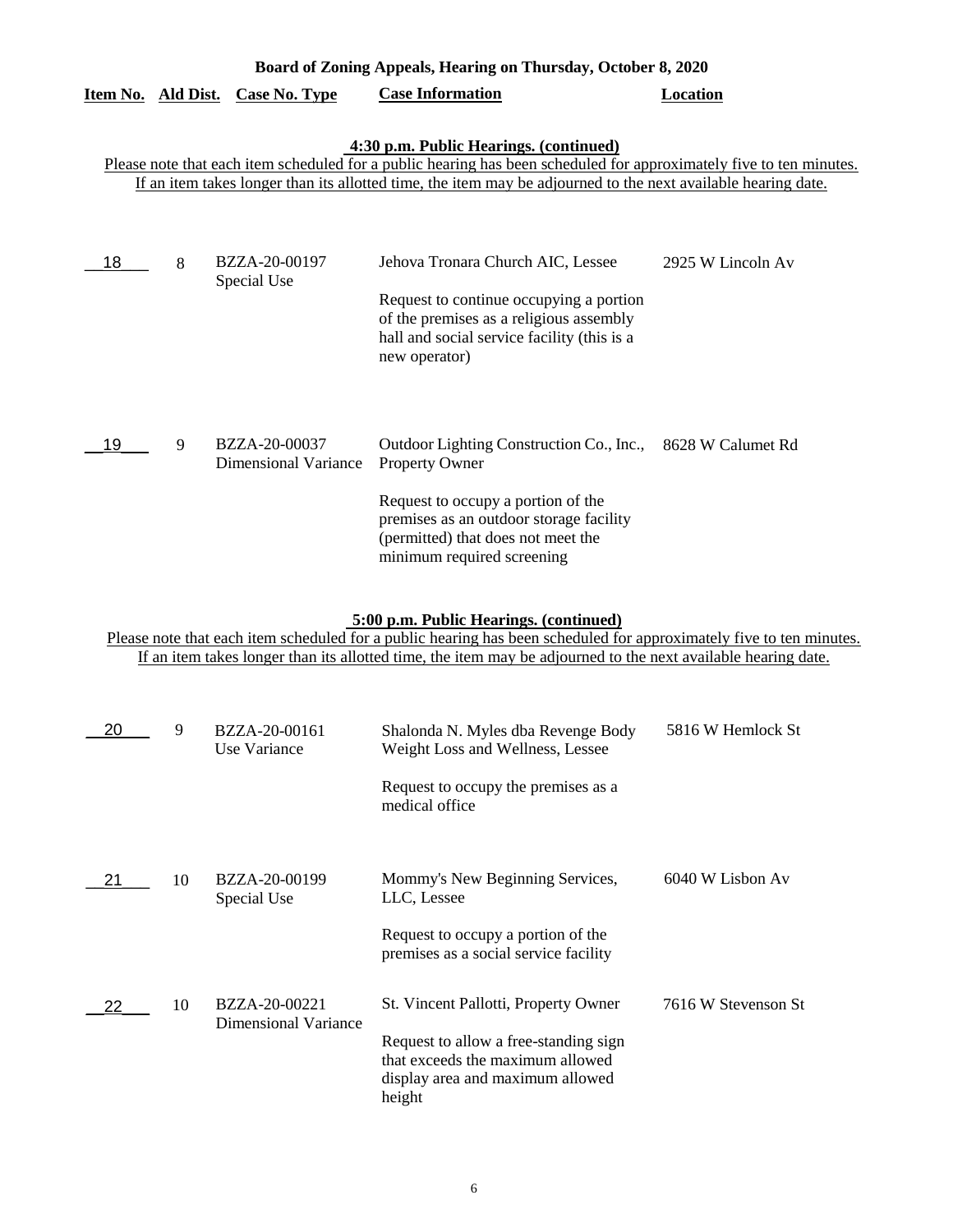|                    | Board of Zoning Appeals, Hearing on Thursday, October 8, 2020 |                                       |                                                                                                                                                                                                                                                                                                                                                                                                                            |                |  |  |
|--------------------|---------------------------------------------------------------|---------------------------------------|----------------------------------------------------------------------------------------------------------------------------------------------------------------------------------------------------------------------------------------------------------------------------------------------------------------------------------------------------------------------------------------------------------------------------|----------------|--|--|
| Item No. Ald Dist. |                                                               | Case No. Type                         | <b>Case Information</b>                                                                                                                                                                                                                                                                                                                                                                                                    | Location       |  |  |
| 23                 | 11                                                            | BZZA-20-00090<br>Dimensional Variance | 5:00 p.m. Public Hearings (continued)<br>Please note that each item scheduled for a public hearing has been scheduled for approximately five to ten minutes.<br>If an item takes longer than its allotted time, the item may be adjourned to the next available hearing date.<br>Jeffery Welch, Property Owner<br>Request to allow fence located along a<br>side street that does not meet the<br>minimum required setback | 3572 S 80Th St |  |  |

# **5:30 p.m. Public Hearings.**

| 24 | 12 | BZZA-20-00176<br>Dimensional Variance        | Marcos Ramos-Garcia, Property Owner                                                                                                                                                                                                                                                                                                                                    | 1748 S 3Rd St                    |
|----|----|----------------------------------------------|------------------------------------------------------------------------------------------------------------------------------------------------------------------------------------------------------------------------------------------------------------------------------------------------------------------------------------------------------------------------|----------------------------------|
|    |    |                                              | Request to construct a residential garage<br>using shipping containers that exceeds<br>the maximum allowed lot coverage                                                                                                                                                                                                                                                |                                  |
| 25 | 12 | BZZA-20-00219                                | Bella M & C, LLC, Lessee                                                                                                                                                                                                                                                                                                                                               | 1104 W Historic Mitchell St      |
|    |    | Special Use                                  | Request to occupy the premises as an<br>assembly hall                                                                                                                                                                                                                                                                                                                  |                                  |
| 26 | 12 | BZZA-20-00223<br><b>Dimensional Variance</b> | Element Apartments, LLC,<br>Prospective Buyer                                                                                                                                                                                                                                                                                                                          | 924 S 5Th St<br>AKA 934 S 5Th St |
|    |    |                                              | Request to construct a (permitted)<br>mixed-use commercial retail building<br>and multi-family dwelling that exceeds<br>the maximum allowed side street<br>setback, maximum allowed building<br>height, does not meet the minimum<br>required lot area per dwelling unit, and<br>does not meet the minimum required<br>glazing area for the primary street<br>frontage |                                  |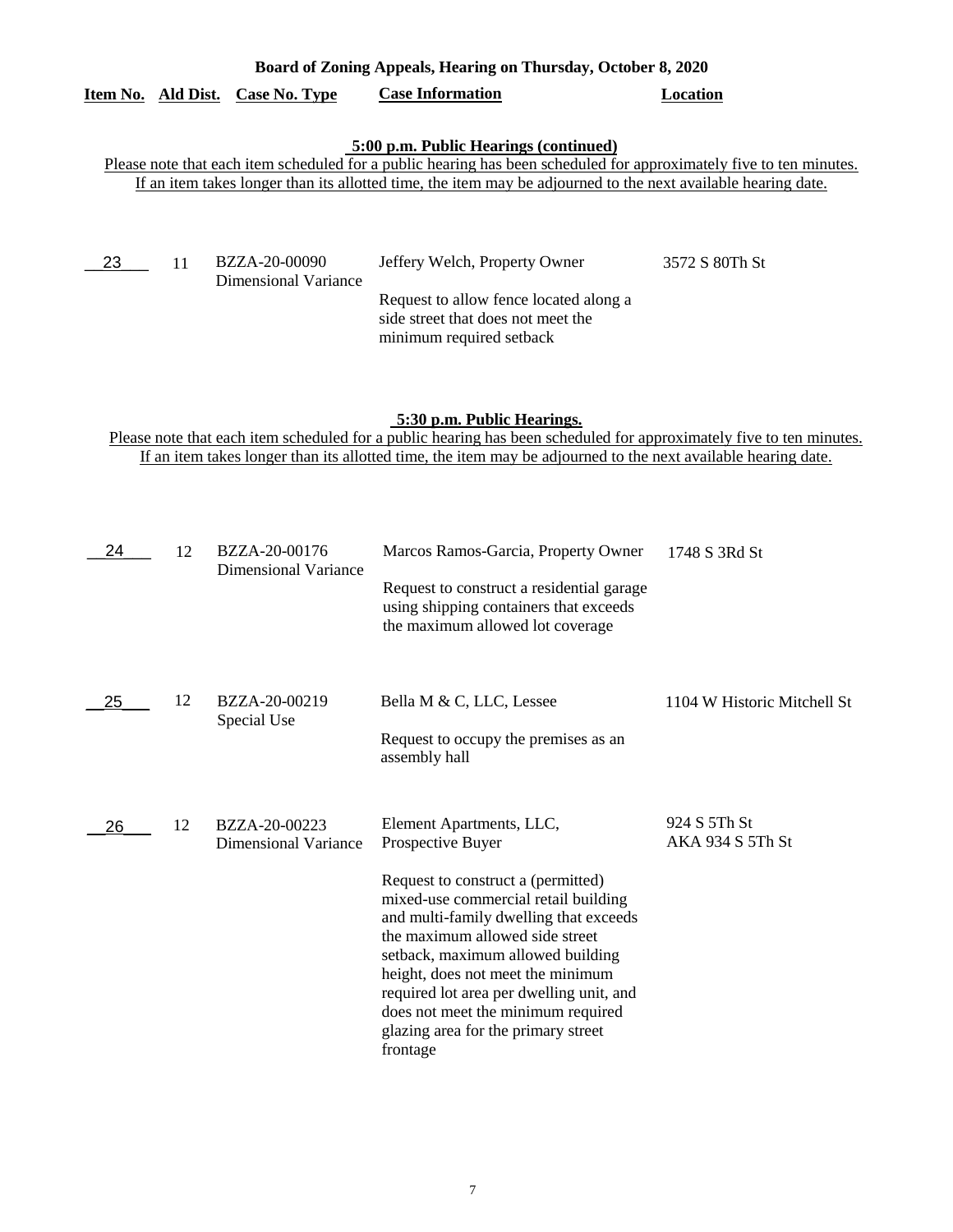| Board of Zoning Appeals, Hearing on Thursday, October 8, 2020 |    |                                       |                                                                                                                                                                                                                                                                                            |                |
|---------------------------------------------------------------|----|---------------------------------------|--------------------------------------------------------------------------------------------------------------------------------------------------------------------------------------------------------------------------------------------------------------------------------------------|----------------|
| Item No. Ald Dist.                                            |    | Case No. Type                         | <b>Case Information</b>                                                                                                                                                                                                                                                                    | Location       |
|                                                               |    |                                       | 5:30 p.m. Public Hearings (continued)<br>Please note that each item scheduled for a public hearing has been scheduled for approximately five to ten minutes.<br>If an item takes longer than its allotted time, the item may be adjourned to the next available hearing date.              |                |
| 27                                                            | 12 | BZZA-20-00238<br>Dimensional Variance | La Causa, Inc., Property Owner<br>Request to construct a general office.<br>(permitted) that uses simulated stucco<br>products as a building material, does not<br>face the primary street, does not meet the<br>required entrance door orientation, does<br>not meet the minimum required | 413 W Scott St |

#### **6:00 p.m. Public Hearings.**

build-out, and does not meet the minimum required glazing

| 28 | 13 | BZZA-20-00131<br>Special Use                          | <b>Sixteenth Street Community Health</b><br>Centers, Inc., Property Owner                                                                                                                                                    | 4560 S 27Th St  |
|----|----|-------------------------------------------------------|------------------------------------------------------------------------------------------------------------------------------------------------------------------------------------------------------------------------------|-----------------|
|    |    |                                                       | Request to occupy the premises as a<br>principal use parking lot (to be used in<br>conjunction with the health clinic at<br>4570 S. 27th St.)                                                                                |                 |
| 29 | 13 | BZZA-20-00132<br>Special Use                          | <b>Sixteenth Street Community Health</b><br>Centers, Inc., Property Owner                                                                                                                                                    | 4570 S 27Th St  |
|    |    |                                                       | Request to continue occupying the<br>premises as a health clinic                                                                                                                                                             |                 |
| 30 | 14 | BZZA-20-00195<br>Special Use,<br>Dimensional Variance | Dale and Carrie, LLC dba Dale Z's,<br>Lessee                                                                                                                                                                                 | 3574 S Chase Av |
|    |    |                                                       | Request to construct a fence along the<br>street and occupy the premises as an<br>outdoor recreation facility (pickleball<br>courts to be used in conjunction with the<br>permitted bar located at 3585 S. Howell<br>$Av.$ ) |                 |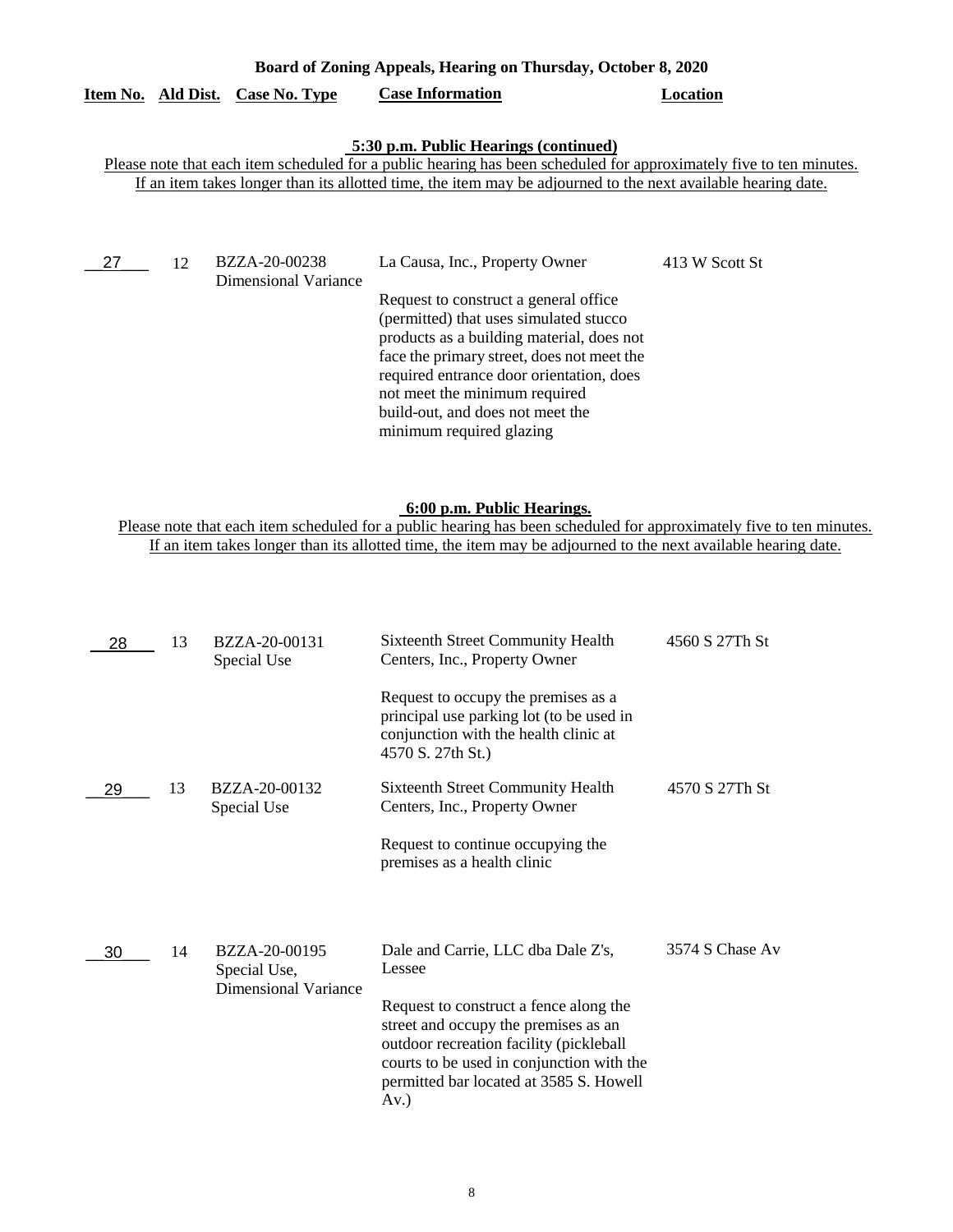|  |                                  | Board of Zoning Appeals, Hearing on Thursday, October 8, 2020 |          |
|--|----------------------------------|---------------------------------------------------------------|----------|
|  | Item No. Ald Dist. Case No. Type | <b>Case Information</b>                                       | Location |
|  |                                  |                                                               |          |

## **6:00 p.m. Public Hearings (continued)**

Please note that each item scheduled for a public hearing has been scheduled for approximately five to ten minutes. If an item takes longer than its allotted time, the item may be adjourned to the next available hearing date.

| - 31 | BZZA-20-00208 | Jackrabbit Greens, LLC, Lessee     | 514 E Potter Av |
|------|---------------|------------------------------------|-----------------|
|      | Special Use   |                                    |                 |
|      |               | Request to occupy a portion of the |                 |
|      |               | premises as a commercial farming   |                 |
|      |               | enterprise                         |                 |

## **6:30 p.m. Public Hearings.**

| 32 | 15             | BZZA-20-00168<br>Special Use          | One Stop Auto Sales & Tires, LLC,<br>Lessee                                                                                                                       | 3230 W Lisbon Av        |
|----|----------------|---------------------------------------|-------------------------------------------------------------------------------------------------------------------------------------------------------------------|-------------------------|
|    |                |                                       | Request to continue occupying the<br>premises as a light motor vehicle sales<br>and repair facility (this is a new operator)                                      |                         |
| 33 | 15             | BZZA-20-00172<br>Dimensional Variance | Royal Capitol Group, Prospective Buyer<br>Request to construct a new multi-family<br>dwelling (permitted) that exceeds the<br>maximum allowed side street setback | 2442 N 20Th St          |
| 34 | $\overline{2}$ | BZZA-20-00212<br>Special Use          | Adams & Claybrooks Investments,<br>LLC, Lessee<br>Request to occupy the premises as a light<br>motor vehicle sales and repair facility                            | 8822 W Appleton Av      |
| 35 | $\overline{2}$ | BZZA-20-00220<br>Special Use          | Mazen Jaber dba Amstar Petroleum,<br><b>Property Owner</b><br>Request to add an addition to the Board<br>approved motor vehicle filling station                   | 9114 W Silver Spring Dr |